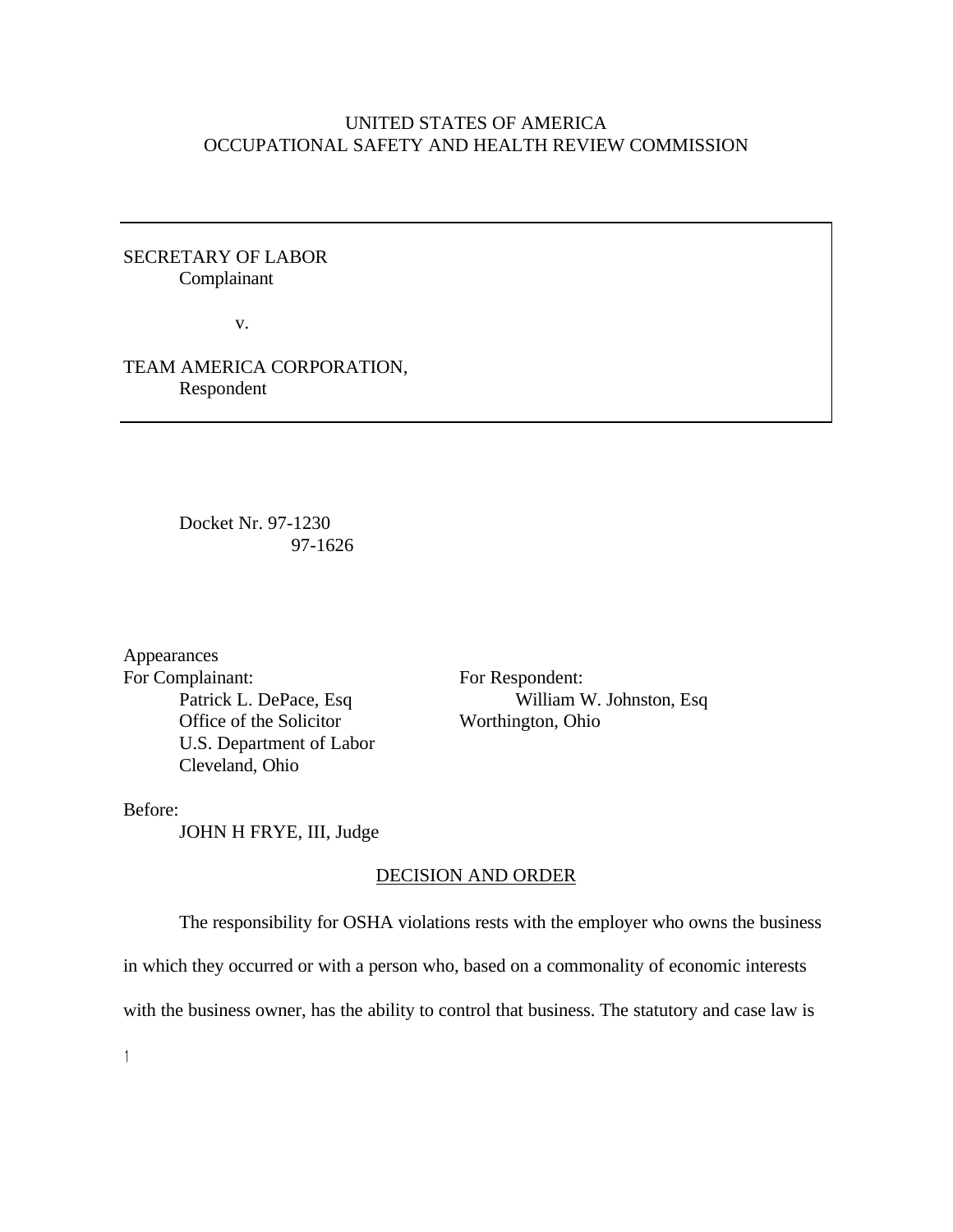all to this effect. Here, OSHA seeks to depart from that principle based on the existence of an employer-employee relationship between a group of exposed employees and an employer that has no interest in and no knowledge of the business in which the exposure occurred, and on contract provisions that appear to give that employer the authority to control some aspects of that business.

TEAM America Corporation is a professional employer organization, that is, an organization that provides human resource services to small and medium sized businesses and becomes the administrative employer of its client=s workers. Professional employer organizations have found a market for payroll and similar services because these often prove too burdensome for small and mid-sized businesses. TEAM America entered into such an arrangement with Epro, Inc., a small ceramic tile manufacturer located at 156 East Broadway Street, Westerville, Ohio. In the words of a management official at Epro, Team America Abought@ Epro=s employees.

On June 20, 1997, OSHA began an inspection at Eprospremises. As a result of this inspection, identical citations were issued to both Epro and TEAM America.<sup>1</sup> Epro abated the violations and settled the matter without a trial. TEAM America contested the citations and these proceedings resulted. TEAM America admits jurisdiction of the Commission. Its sole defense is that it is not responsible for these violations under the Occupational Safety and

 $<sup>1</sup>$  In Team America $\approx$  cases, one serious and one other-than-serious citation</sup> in Docket Number 97-1230 cover three alleged safety violations, and one serious citation in Docket Number 97-1626 covers alleged exposure to silica dust. The recommended penalties against Team America differed from those recommended against Epro because of the application of the adjustment factor for size.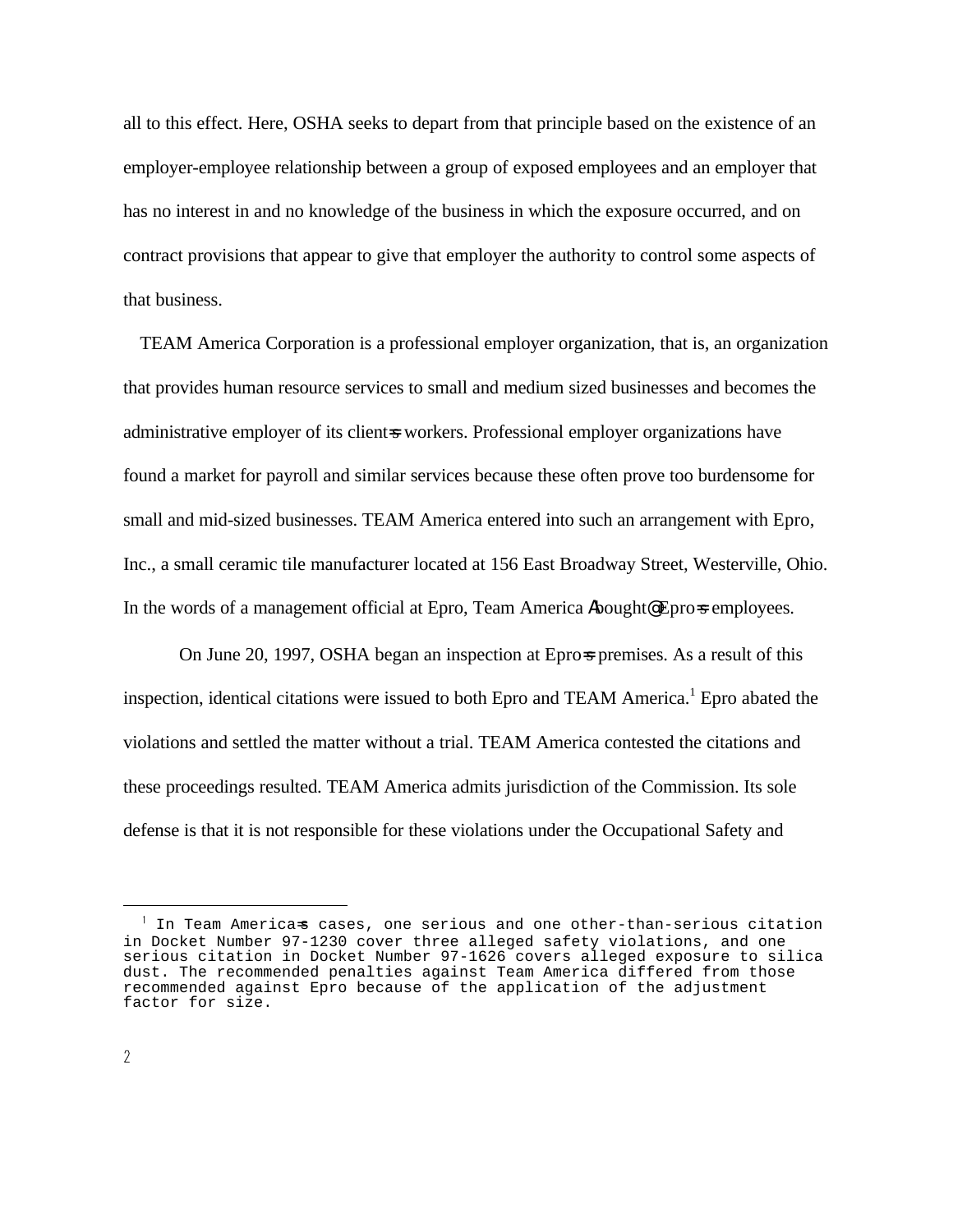Health Act. It does not contest the merits of the citations. I heard the case in Columbus, Ohio, on May 27, 1998.

The Secretary makes two arguments to support her position. First, as the employer of the exposed employees, the Secretary urges that TEAM America is liable for the alleged violations. The Secretary maintains that TEAM America has an obligation to provide a safe workplace for its employees regardless of the degree to which it controls the worksite. It is undisputed that all of the employees who worked at Epro at the time of the inspection were employees of TEAM America (Tr. 6-7, 16-18, 101-103). The contract between TEAM America and Epro provides that "[t]o the extent permitted by law, TEAM America shall be the employer of the employees." (GX 1). Therefore, the Secretary urges, to find that TEAM America is not liable for the alleged violations requires a determination that under certain circumstances an employer is not obligated to provide a safe workplace for its employees. Such a determination, she points out, would be contrary to the Act itself and many years of Court and Commission interpretation of the Act.

The difficulty with the Secretary's position is that it fails to recognize the realities of the relationships among TEAM America, Epro, and the exposed employees. There is no dispute that the business of TEAM America is leasing employees and not manufacturing ceramic tile. TEAM America has no interest in the business of  $E pro<sup>2</sup>$  It functions solely as the

 $T^2$  Tr. 27-28, 111-13; Govt Ex 1, & B.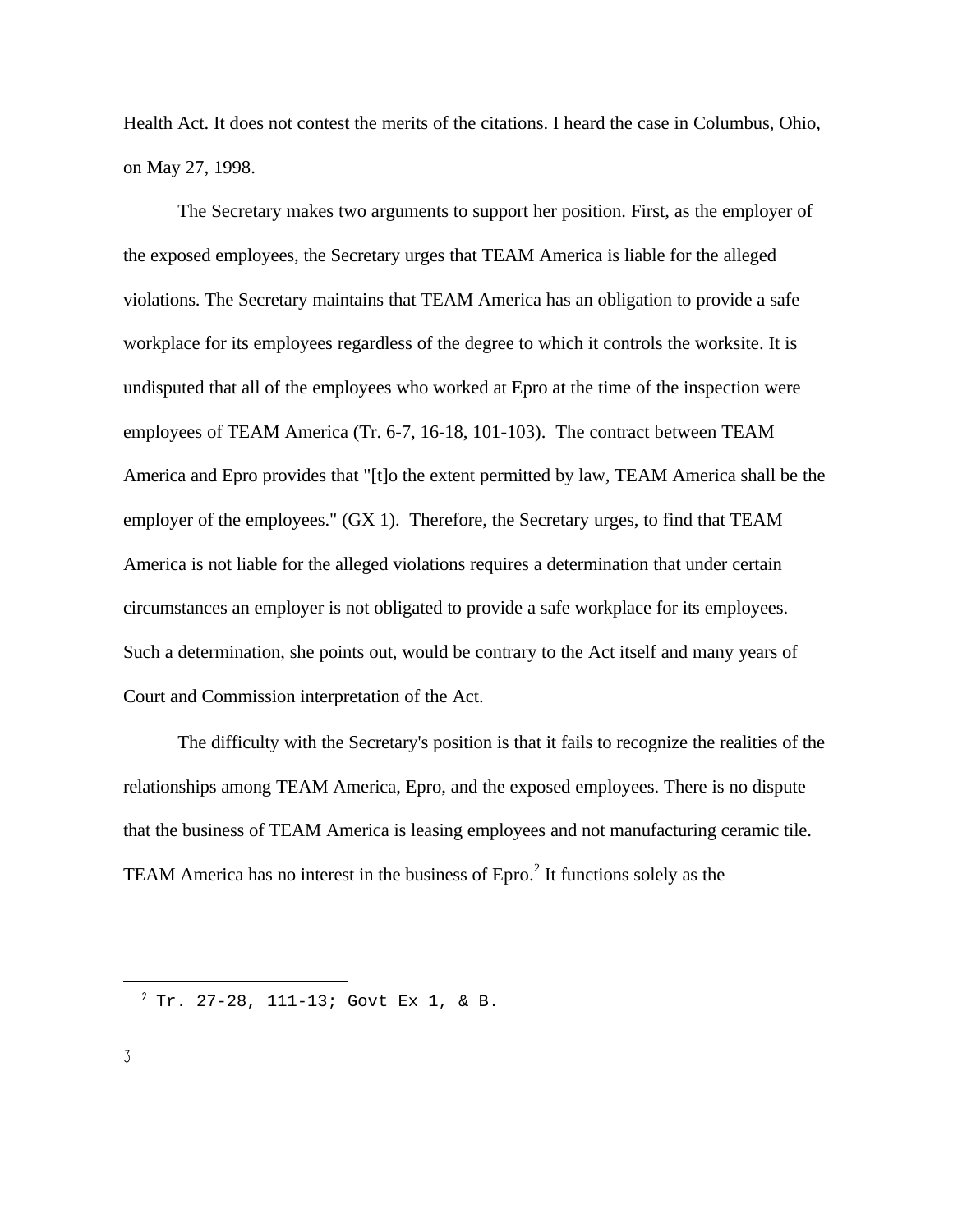administrative employer, discharging payroll and similar responsibilities.<sup>3</sup> The Secretary and TEAM America stipulated that the latter A... was an employer employing employees in said business at the aforesaid workplace.  $\mathcal{A}$  Said business= refers to Respondent's Abusiness as a lessor of personnel@,<sup>5</sup> and xhe aforesaid workplace= refers to A156 East Broadway Street, Westerville, Ohio, $\mathcal{Q}$  the location of Epro=s factory.<sup>7</sup> Here the cited party, TEAM America, provided the services rendered by the affected workers in Epross workplace, using Epross machinery and equipment, and in furtherance of Epro-s business.

The Secretary assumes that the exposed employees are employed by TEAM America for purposes of the Act. However, '3(6) of the Act defines  $\epsilon$ mployee= as  $\lambda$ ... an employee of an employer who is employed *in a business of his employer* ....@ (Emphasis added.) The manufacture of ceramic tile is not a business of TEAM America. Thus it appears that the exposed employees were not Aemployed in a business of [TEAM America],@ and consequently fall outside the sweep of the definition of  $\geq$ mployee= in ' 3(6).

 $3$  Tr. 9.

- Stipulation 4, JX 1.
- $<sup>5</sup>$  Stipulation 2, JX 1.</sup>
- 4<sup>6</sup> Stipulation 3, JX 1
	- $7$  Tr. 6, 8, 41, 42.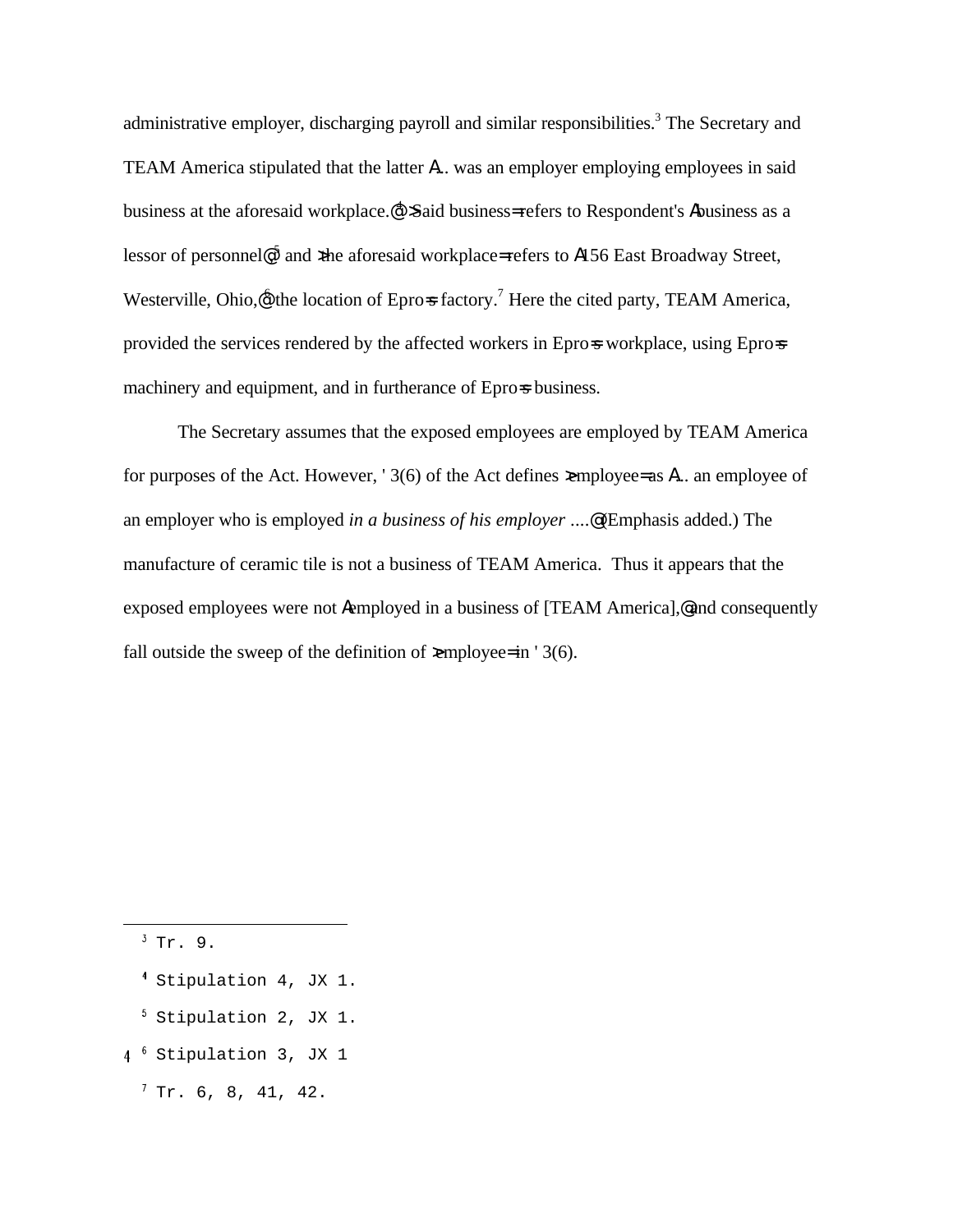While the Secretary has cited numerous cases for the proposition that an employer has the obligation to provide his employees a safe working environment wherever they may be, none of those cases involved employees who were working in a business that was different from their employers= businesses. Indeed, all were engaged in performing work that was normally undertaken by their employers. And in one of them, *Dayton Tire & Rubber Company*, 2 OSHC 1528, 1529 (Rev. Com. 1975), the Commission reached a result that is consistent with the view that an employee is someone who is engaged in the business of his or her employer. Dayton had leased employees, and stood in the same place as Epro stands here. The citation charged that Dayton had not maintained certain required OSHA forms. Dayton argued that that responsibility rested with the lessor of the employees, who had maintained the forms. The Commission rejected that argument, holding that Dayton was the employer for purposes of recordkeeping, and that the company leasing the employees to Dayton was a mere agent furnishing personnel services. The Commission noted that, while Dayton might contract with the lessor to perform the function, it could not avoid the responsibility.<sup>8</sup>

The definition of employee as someone Aemployed in a business of his employer<sup>@</sup> recognizes the economic reality that an employer is unlikely to be able to control the conduct of a business that it does not own, and will not be able to correct violations of OSHA standards occurring in that business. Thus the conclusion that the exposed employees in this case were not engaged in TEAM America=s business might well end this inquiry. However,

 $8$  Here, Epro maintained the OSHA 200 log. (Tr. 14.)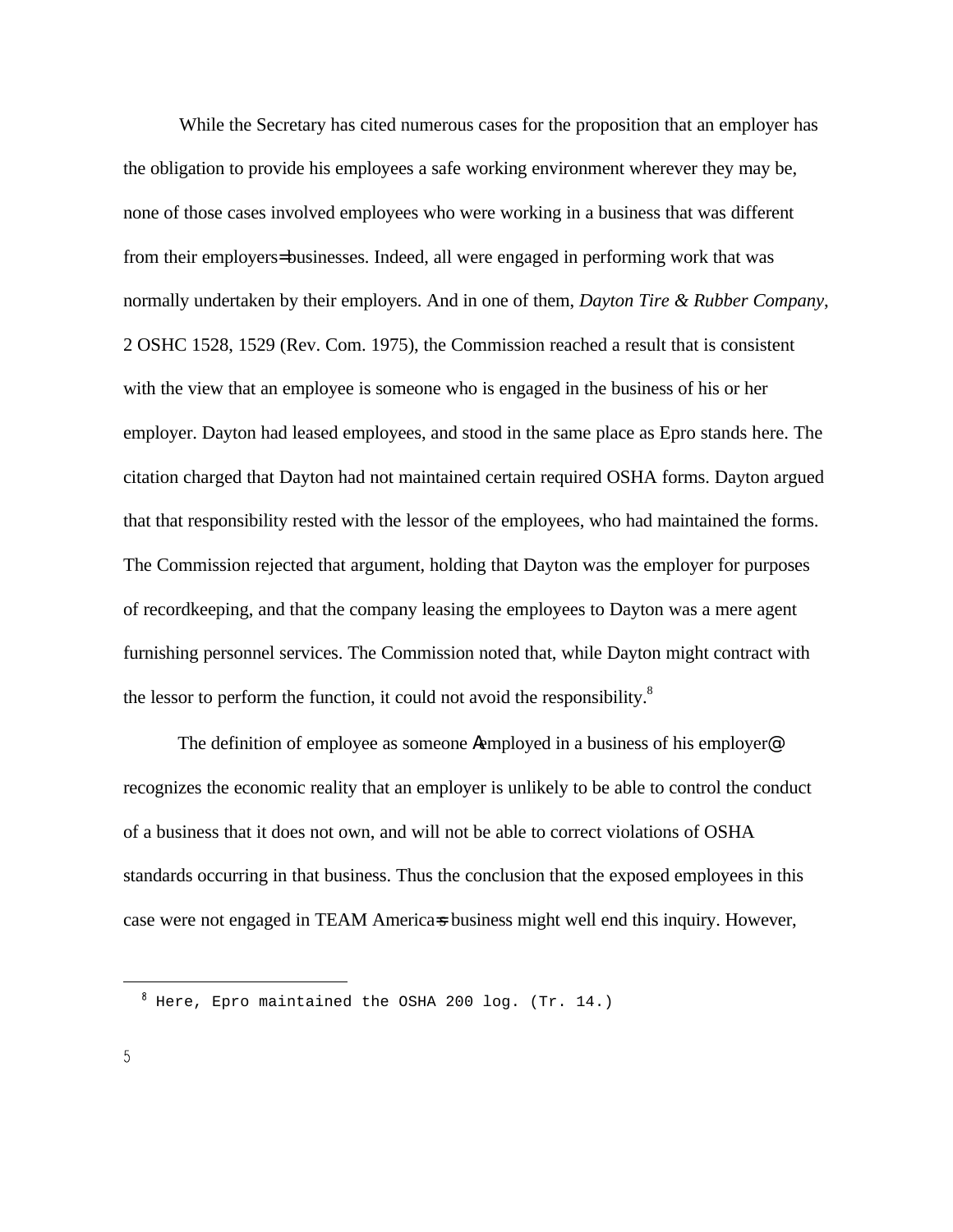TEAM America=s response to the OSHA inspection, coupled with certain provisions of the contract between TEAM America and Epro, provide a reasonable basis on which to question whether TEAM America had a greater role than that of an agent providing personnel services. Consequently, it is necessary to look at the facts concerning the extent of TEAM America=s involvement in the supervision and control of the employees and Epro=s operations.

Scott Feil, the compliance officer, described the events that occurred when he arrived on Epro=s premises as follows:

Q Do you recall when you first learned that Team America might be involved?

- A Upon arrival to the site was the first hint I had.
- Q And, do you recall who told you that?

A I would say it would have been Ms. Brooks, Nancy Brooks, or Mr. Marteney. It happened very soon, whoever the first person I talked with discussed it because it was a relatively new situation and they wanted me to be immediately aware of it and they did. \* \* \*

Q Do you recall what you were told?

A That the employees were not employees any longer of Epro, that -- I think the terminology that was used was that they bought the employees of Epro and that they received their pay checks from Team America and it was at that point that I determined very definitely that I needed to make contact with Team America and find out a little more about the situation.

Q And, what did you do then?

A Eventually I was able to speak with Kyle Seymore. \* \* \* I explained to Mr. Seymore the purpose of the investigation, the nature of the visit. I discussed all the rights and responsibilities as they were related to a standard OSHA inspection, that we cover an opening conference as we do in any other inspection.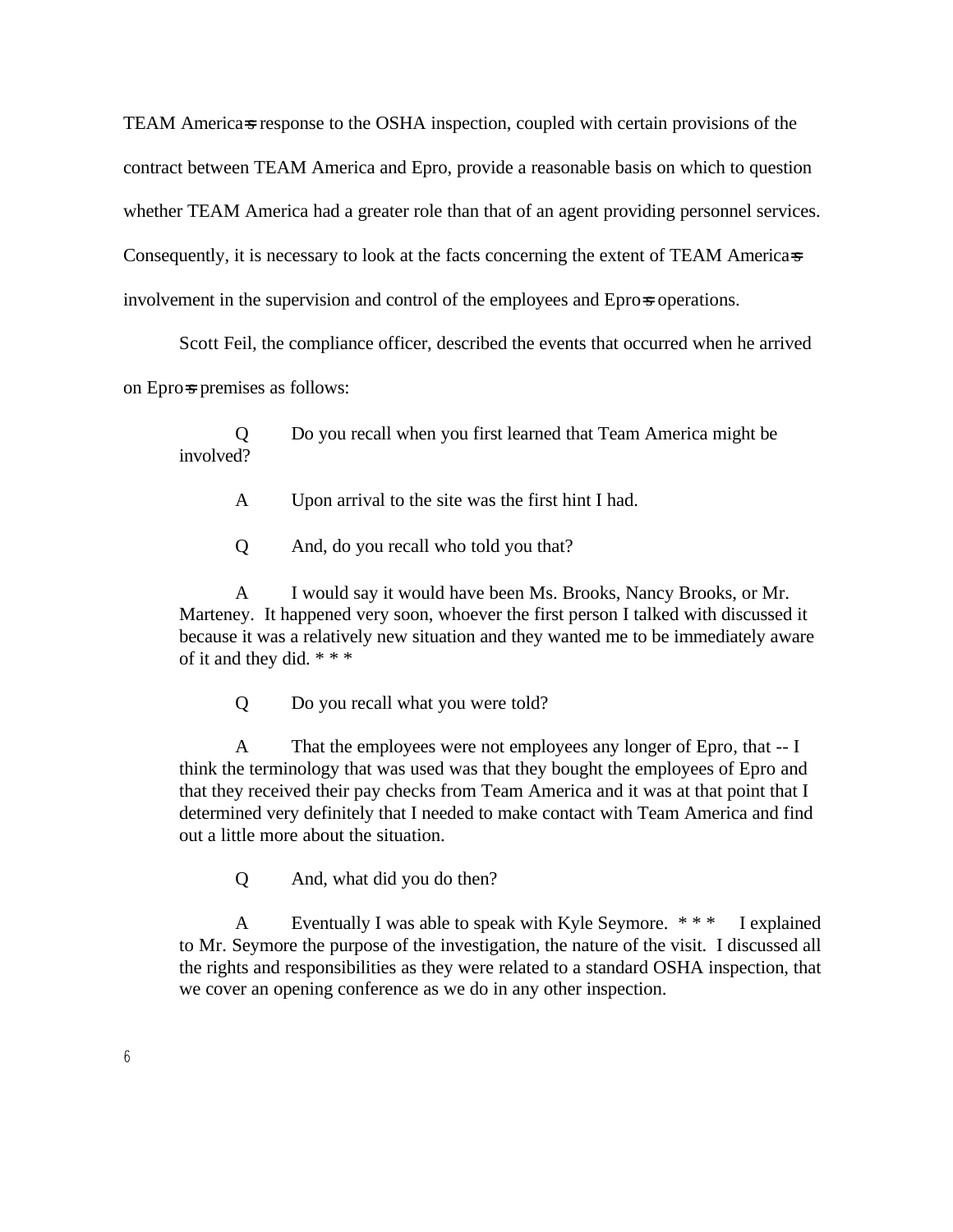At that point one of the initial things I do is identify who is available to represent the employer, this employer being Team America and Mr. Seymore identified that either Ms. Brooks or Mr. Marteney or both could act in conjunction for the company in regards to the work place inspection.

At that time, as well, he intimated that this was not an unusual situation for them, that they were, in fact, the Team America reps in terms of safety on the site during that same phone conversation that was discussed.

Q Who was Kyle Seymore?

A His job title is like a service rep, an account rep. I don't recall the exact title. My understanding was that he serviced the Epro account is how it was presented to me.

- Q He's an employee of Team America?
- A He was a management employee of Team America.
- Q How did you know to call him?

A I don't know that necessarily I placed the phone call. I don't believe I placed the phone call, I believe one of the Epro employees contacted Mr. Seymore and then they talked briefly and then I spoke with him and discussed the things I previously mentioned.

Q Did you tell him that Team America had the right to have somebody accompany you during your inspection?

A Yes, and it was at that point that he indicated that Ms. Brooks or Mr. Marteney, or both, could perform that function.

Q And, did they accompany you on your inspection?

A Yes, predominantly throughout the course of the inspection from the beginning to the end Mr. Marteney did that. Ms. Brooks was involved with various parts of it as well.

Q Did anybody else accompany you during the inspection?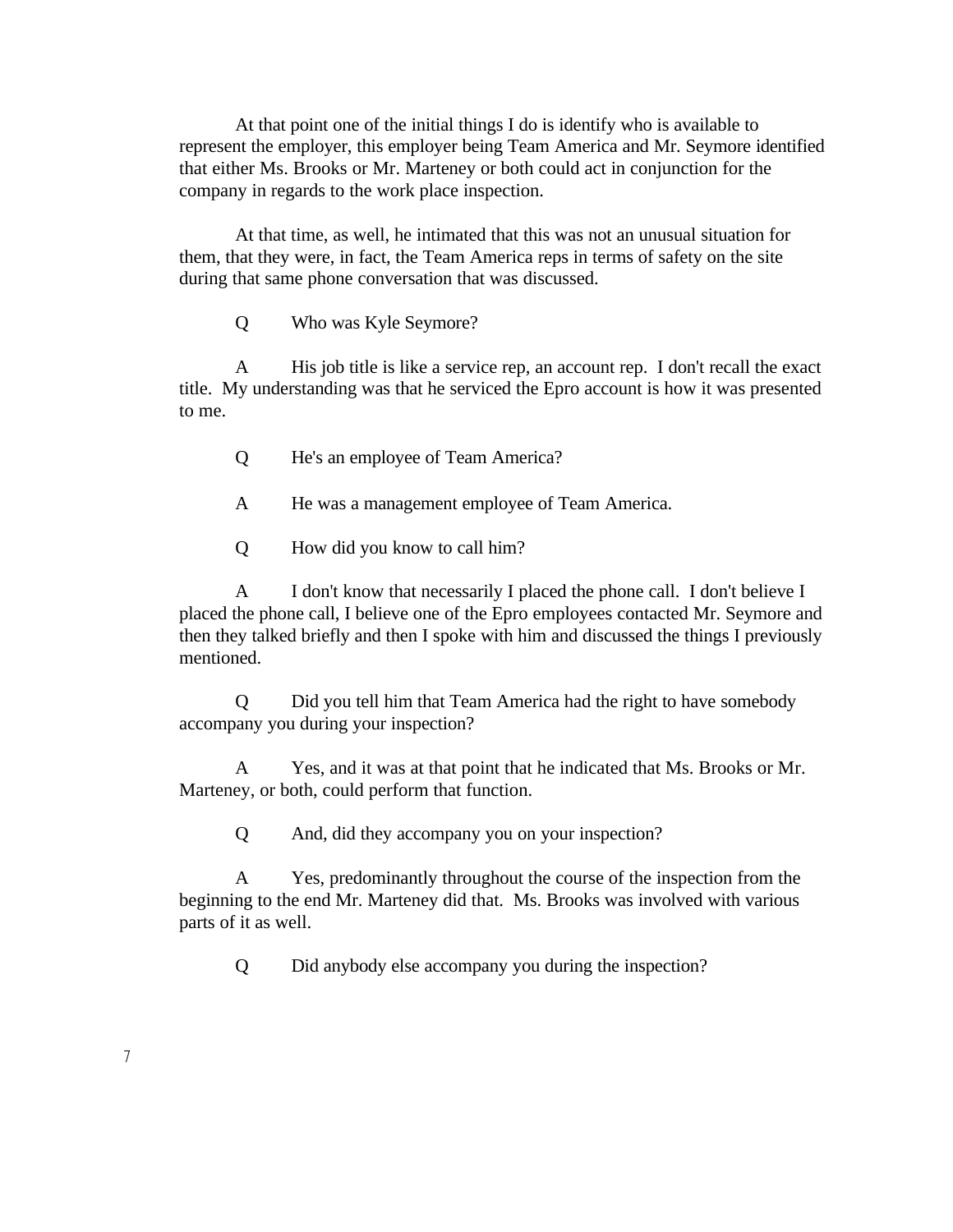A Mr. Seymore did arrive on site later that day on the first date on-site. We were into the walk-around portion of the inspection, it was -- I don't recall the amount of time that had elapsed from the phone call, it was fairly quickly, within a two hour period, I would estimate.

As I recall, he was not on-site during the second day where I performed the employee exposure monitoring where I was there for a full eight hour day basically.<sup>9</sup>

TEAM America=s response to Mr. Feil indicated that it had assumed at least some of the responsibility for safety at the Epro plant, and this justified the inference that it had the ability to exercise the control necessary to provide a safe workplace. This inference is further supported by provisions in the contract between TEAM America and Epro, which provides TEAM America with a variety of ways to control the activities of the workers at Epro. In particular, the Secretary relies on the following provisions of the contract between TEAM America and EPRO:

1. TEAM America has the exclusive right "[t]o supervise through TEAM America personnel or agents the employees' performance of their duties under criteria established by TEAM America" (Govt Ex 1,  $& 2.A.ii.$ );<sup>10</sup>

2. TEAM America may inspect the workplace (Govt Ex 1, & 6.D.);

3. TEAM America has the right "[t]o determine and control all other conditions incidental to employment of employees" (Govt Ex 1, & 2.A.xi.);

 $9 \text{ See Tr. } 42 - 45$ .

 $10$  The supervisors at the Epro worksite were employees of TEAM America (Tr. 12, 20, 22, 118). The Secretary maintains that TEAM America=s power to establish criteria gives it the authority and ability to assure a safe workplace at Epro.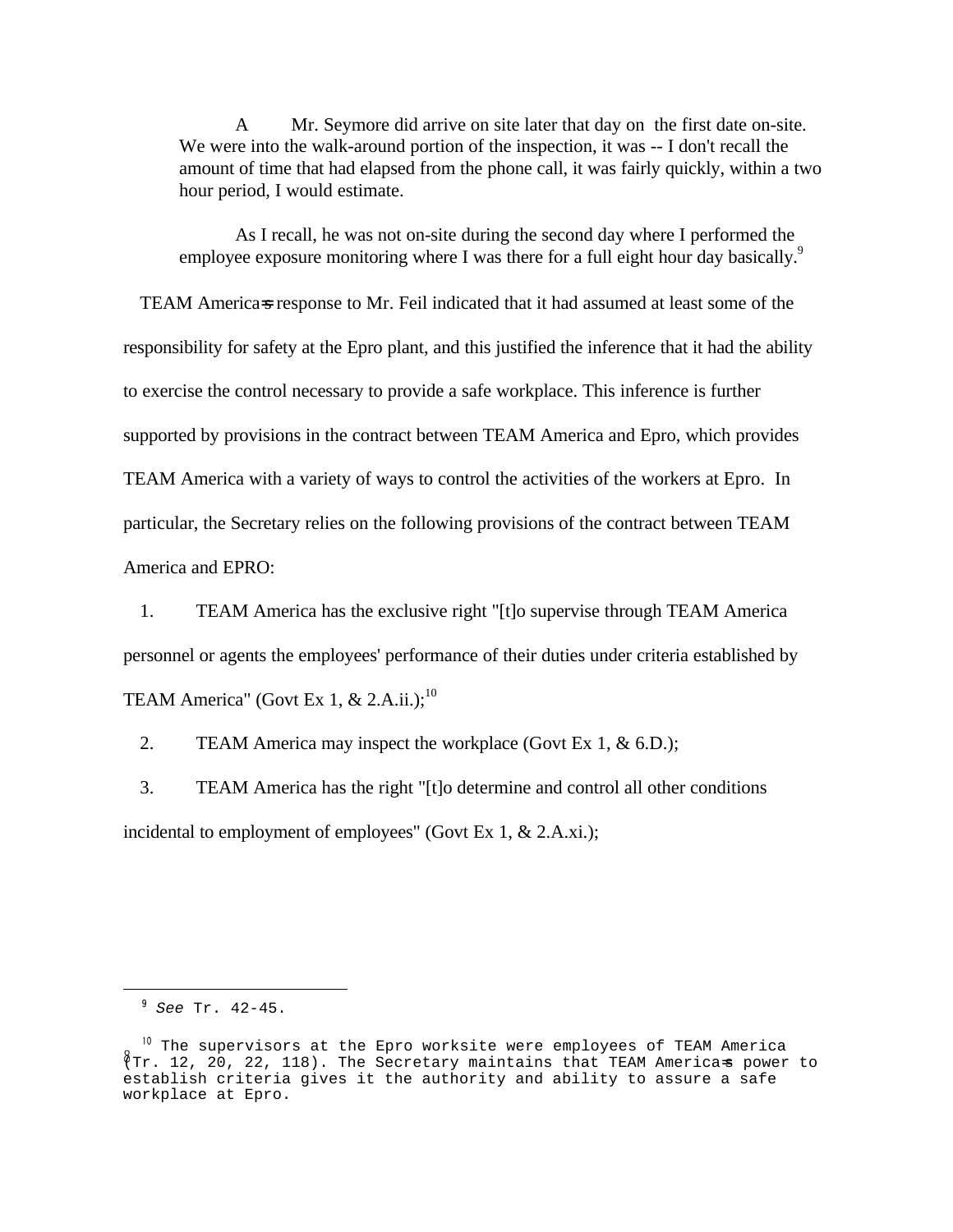4. TEAM America may designate an on-site supervisor who may "determine the procedures to be followed by employees regarding the time and performance of their duties" (Govt Ex 1, & 2.C.iii.); and

5. EPRO must "comply, at its expense, with any specific directives of TEAM America, TEAM America's workers compensation carrier or any governmental agency having jurisdiction over Health Laws" (Govt Ex 1, & 6.B.).

The testimony at the hearing indicated that TEAM America did not, in fact, unilaterally exercise any of these enumerated powers in the operational area. Ms. Edgar, the owner of Epro, testified that she had been told by TEAM America that they had safety consultants available and would assist Epro in developing a safety program. She indicated that no such services were provided. (Tr. 13, 21, 22.) She further testified that TEAM America provided no training, conducted no inspections, does not control Epros worksite, and did not maintain the OSHA 200 log. (Tr. 13-16, 31.) She indicated that, should Epro request it, TEAM America had the authority to discipline employees. (Tr. 15.)

Mr. Cash, testifying on behalf of TEAM America, pointed out that the contract specifically states that TEAM America does not undertake to control Epro-s business premises, and that it has no authority under the contract to correct violations of OSHA standards occurring on the premises. (Tr. 113, 115-16, 119.) He indicated that TEAM America could not refuse to allow employees to work in unsafe conditions, but that it could, if it became aware of a problem, tell a client to follow OSHA standards and could treat the client=s future failure to do so as a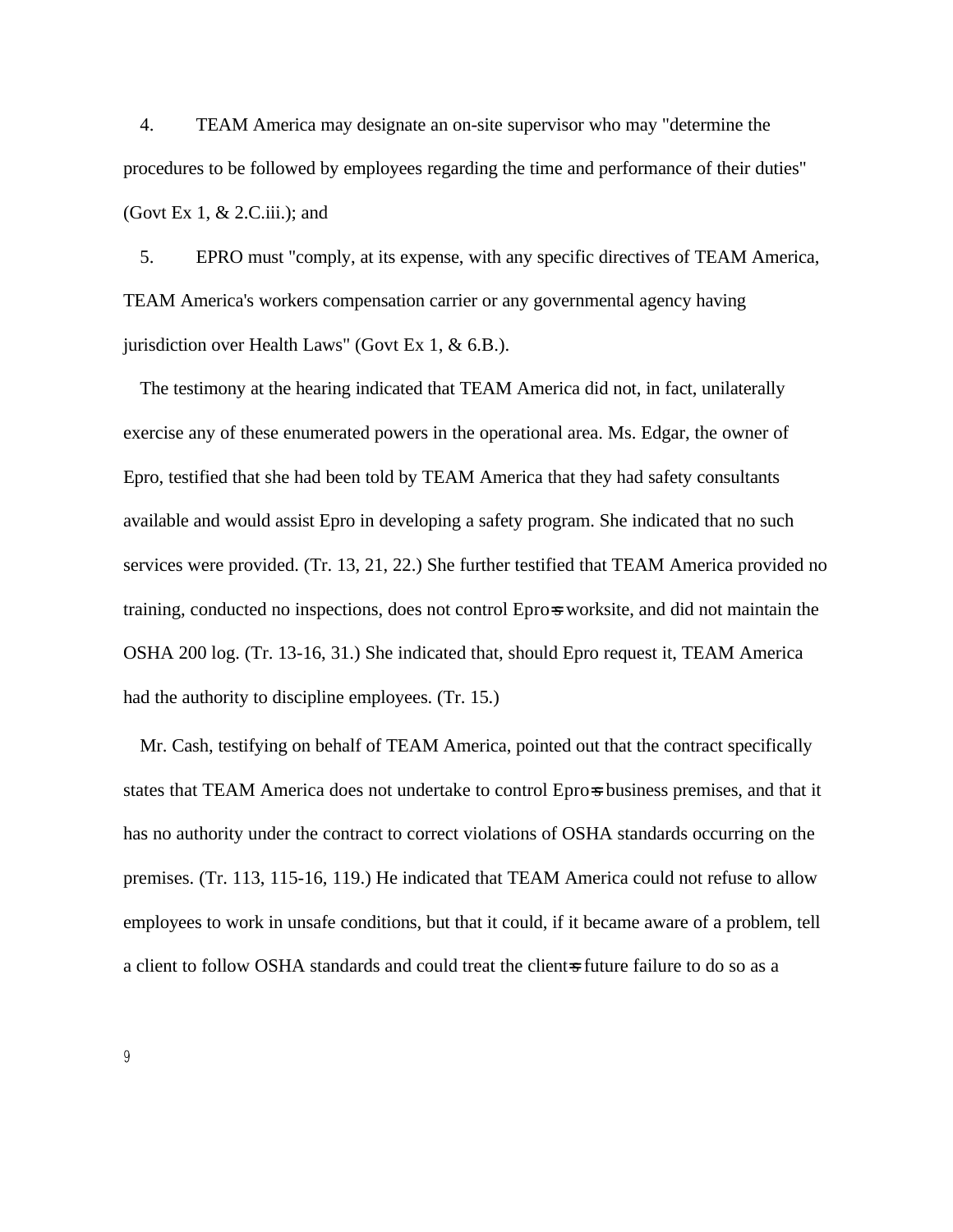breach of the contract justifying termination.<sup>11</sup> (Tr. 120.) The gist of Mr. Cash=s testimony was that, in exercising any of the enumerated contractual powers in the area of Epro=s operations, TEAM America would only act at the instance of Epro. (Tr. 121-26.)

Indeed, it is hard to imagine how the relationship between TEAM America and Epro could be otherwise. It is self-evident that no business owner would willingly relinquish control of the operation of his or her business to an organization that possessed no knowledge of that business. The realities of the relationship between TEAM America and Epro dictate the conclusion that TEAM America, if it wanted to preserve that relationship, would not venture into the area of Epro=s operations without an invitation.

The Secretary correctly points out that the Commission has held that in determining whether a company has an employment relationship with an individual, the key factor is control of the workplace. The Secretary cites several cases, two of which, *MLB Industries, Inc.*, 12 OSHC 1525 (Rev. Comm. 1985), and *Vergona Crane Co.*, 15 OSHC 1782 (Rev. Comm. 1992), are instructive.

*MLB Industries, Inc., supra,* supports the conclusion that the exposed employees were not employees of TEAM America for purposes of the Act. In that case, Crown Zellerbach was the owner of and general contractor for a construction project in upstate New York. MLB had entered into a contract with Crown Zellerbach to complete some work on a warehouse in connection with this project. MLB had a contract with the local union and thus access to union

In IBP v. Secretary, 144 F.3d 861 (D.C. Cir. 1998), the court held that the power to terminate a contract was not, by itself, sufficient to give its holder the power to control the work.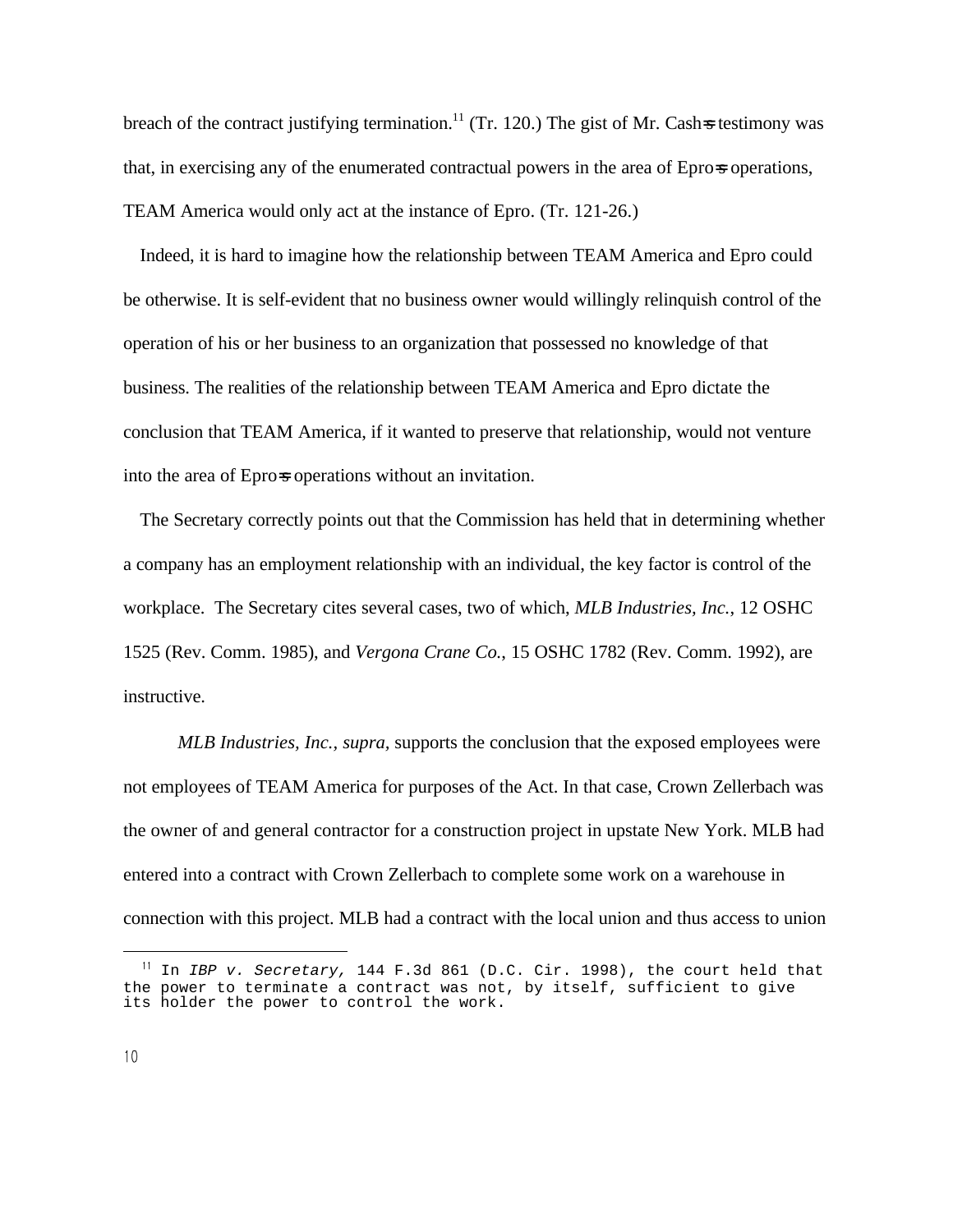labor, but Crown did not. Crown called on MLB to furnish laborers to it, representing that it had an emergency situation on its hands at a location one-quarter mile from MLB=s warehouse project and that it would take responsibility for furnishing tools and supervising the work. MLB obtained the laborers from the hiring hall and billed Crown for their wages and payroll costs, adding 10% markup to cover its costs.

The work involved the removal of six or seven sections of concrete flooring. In the course of the work, a floor collapsed, causing an employee to fall. OSHA cited MLB for failing to require the employees to use safety belts, and the citation was affirmed by the Administrative Law Judge. On appeal, the Commission reversed. After noting that A... Crown had the power to direct the employees= activities and to insure that the work was done safely,<sup>@</sup> the Commission stated:

In contrast to Crown=s direct control over the employees= activities ..., MLB=s power to control the employees and to modify their working conditions was largely indirect or theoretical. Although MLB selected and contacted the employees about the job, there was no showing that MLB=s initial contact with the employees had an impact upon how they performed their work or their safety. Although MLB may have had the authority to withdraw the laborers from the worksite, to fire them, and to assign other laborers to do the work, MLB was not performing any work at the [worksite] and did not take any role in determining how the concrete floor was to be removed. Further, there is no indication that MLB knew of any circumstances that would have required it to take action with respect to the workers= employment, either for safety purposes or for any other reason. Therefore, MLB did not have sufficient control of the work environment or employees= activities to support a finding that it was an employer under the Act.

12 OSHC at 1529 (footnote omitted). While the relationship between TEAM America and Epro differs slightly from that described above, TEAM America=s control over the work and work place is just as indirect or theoretical as MLB=s. *MLB Industries, Inc.* supports the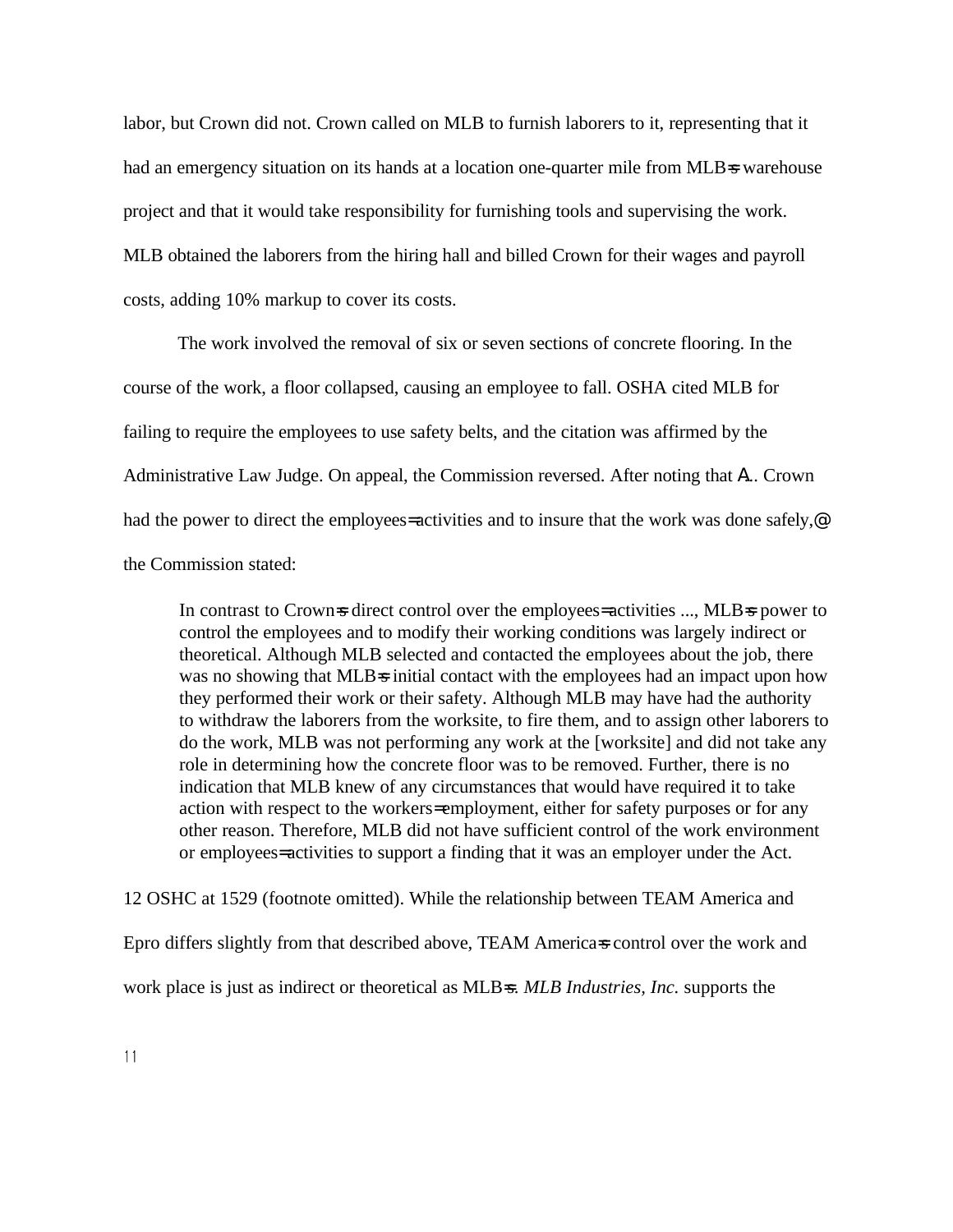conclusion that TEAM America lacked sufficient control of the operational aspects of the work and work place to hold it responsibile for violations of OSHA standards.

*Vergona Crane Co.*, *supra*, involved a situation in which Vergona had leased a crane to a construction company that had, at Vergonas request, put the crane operator and oiler on its payroll. Vergona was cited for hazards to which the operator and oiler were exposed, and defended on the ground that these individuals were employees of the construction company. The Commission rejected this defense, noting that the right to control the work of the operator and oiler rested with Vergona, not the construction company. Similarly, here the right to control the work of the exposed employees remained with Epro, not their administrative employer, TEAM America.

### CONCLUSIONS OF LAW

I conclude that the exposed employees were not employees of TEAM America within the definition of employee set out in ' 3(6) of the Occupational Safety and Health Act, and that because TEAM America lacked the ability to control the operational aspects of their work and their work place, TEAM America is not responsibile for violations of OSHA standards to which they may have been exposed.

### ORDER

The citations filed against TEAM America are vacated.

JOHN H FRYE, III Judge, OSHRC